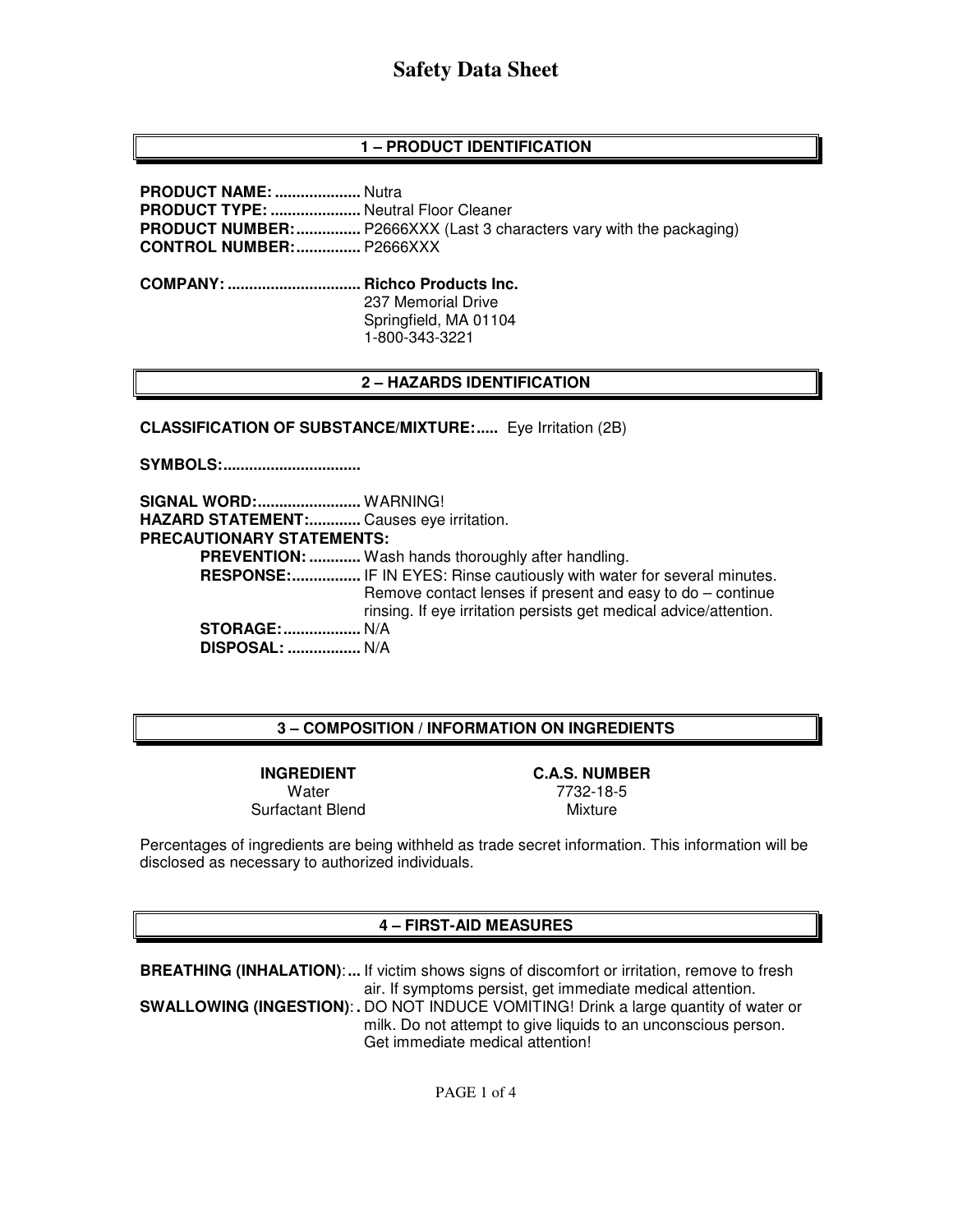# **Safety Data Sheet**

| minutes. If irritation persists, consult a physician.                                                                                                                              |
|------------------------------------------------------------------------------------------------------------------------------------------------------------------------------------|
| <b>SKIN (DERMAL): </b> Flush from skin and clothing with large amounts of fresh water. If<br>irritation persists, consult physician. Wash contaminated clothing<br>before wearing. |

#### **5 – FIRE-FIGHTING MEASURES**

**FLASHPOINT: ...........................** This product is non-flammable. **EXTINGUISHING MEDIA:.........** This product is non-flammable. Use extinguishing media suitable for materials already burning. **SPECIAL FIRE FIGHTING PROCEDURES: ............** Firefighters working in areas where this product is present should be equipped with an approved, fully enclosed SCBA. **UNUSUAL FIRE AND EXPLOSION HAZARDS: ......** None known.

### **6 – ACCIDENTAL RELEASE MEASURES**

**SPILL PROCEDURES: .............** Dike to prevent spillage into streams or sewer systems. Consult local, state and federal authorities. **WASTE DISPOSAL: .................** As recommended by local, state and federal authorities.

### **7 – HANDLING and STORAGE**

**STORAGE: ................................** Store in a cool, well ventilated area. Avoid overheating or freezing. **HANDLING: ...............................** Under normal use according to label instructions, special protection should not be necessary. Wear eye protection if product is likely to splash. Do not place this product in an unmarked container! Keep away from children! Spilled material is slippery.

#### **8 – EXPOSURE CONTROLS / PERSONAL PROTECTION**

**RESPIRATORY PROTECTION:** Not usually needed in well-ventilated areas. If needed, use a NIOSH approved respirator.

**PROTECTIVE CLOTHING:.......** Nitrile or PVC gloves, and chemical splash goggles.

**ADDITIONAL MEASURES: ......** Under normal use according to label instructions, special protection should not be necessary. Wear eye protection if product is likely to splash. Do not place this product in an unmarked container! Keep away from children! Spilled material is slippery.

| <b>INGREDIENT</b> | <b>C.A.S. NUMBER</b> | <b>PEL</b>            |
|-------------------|----------------------|-----------------------|
| Water             | 7732-18-5            | No limits established |
| Surfactant Blend  | Mixture              | No limits established |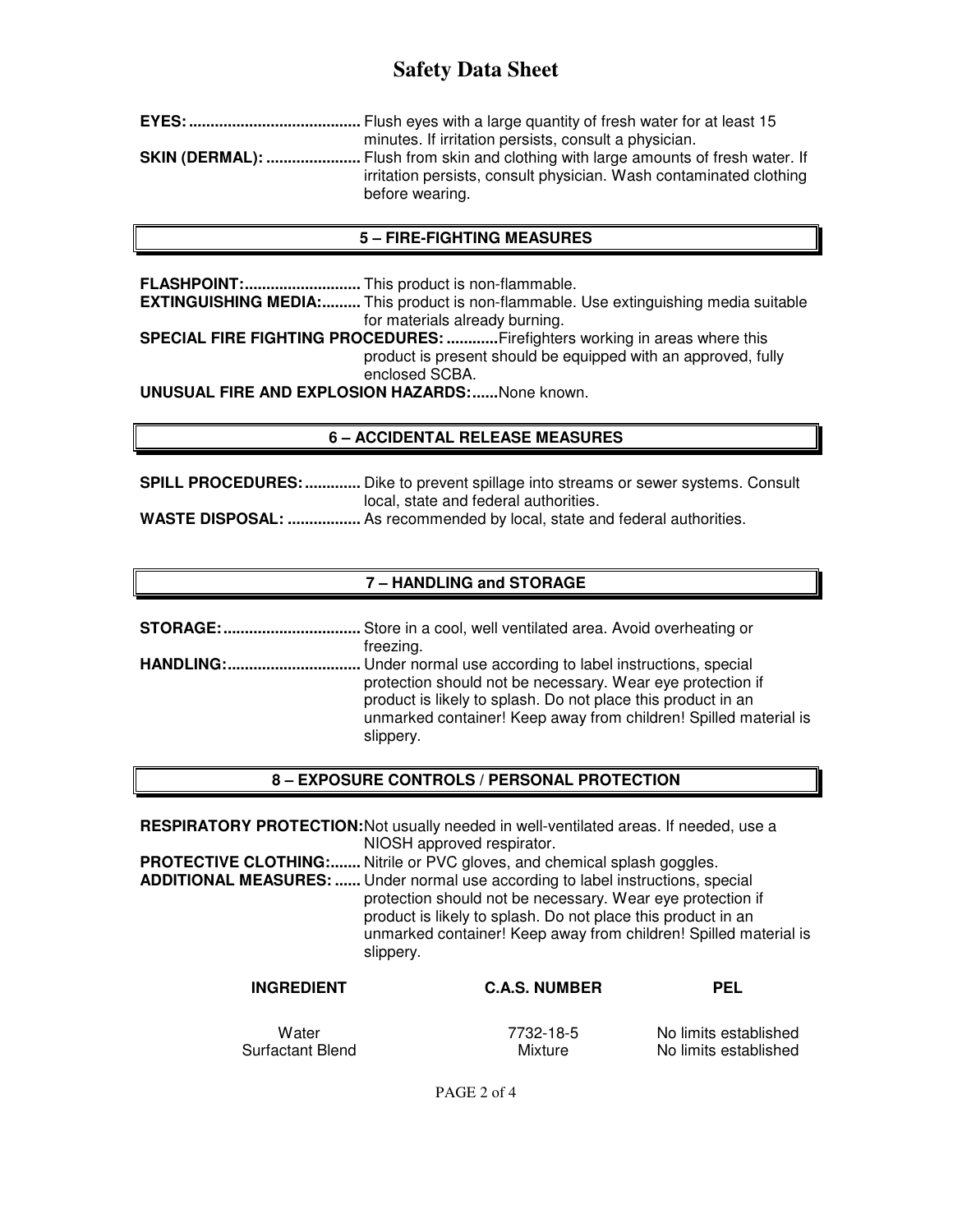## **9 – PHYSICAL / CHEMICAL PROPERITES**

**APPEARANCE & ODOR: .........** Yellow transparent liquid, citrus scented. **ODOR THRESHOLD: ...............** N/A **pH: .............................................** 6.5-7.5 **MELTING POINT: .....................** 210 degrees F. **FREEZING POINT: ...................** N/A **BOILING POINT:.......................** 210 degrees F. **BOILING POINT RANGE:......... N/A FLASHPOINT: ...........................** This product is non-flammable. **EVAPORATION RATE:.............. N/A FLAMMABILITY (solid/gas):....** N/A **EXPLOSION LIMITS: ................** N/A **VAPOR PRESSURE: ................** N/A **VAPOR DENSITY (AIR=1): ........** Greater than 1. **SPECIFIC GRAVITY: ................** 1.01 **SOLUBILITY IN WATER: .........** Completely soluble. **PARTITION COEFFICIENT: .....** N/A **AUTO-IGNITION TEMPERATURE: ..........................** N/A **DECOMPOSITION TEMPERATURE: ......................** N/A **VISCOSITY: ..............................** Water thin

### **10 – STABILITY and REACTIVITY**

**STABILITY: ...............................** Stable under normal conditions. **HAZARDOUS DECOMP.: .........** This product not known to polymerize. **INCOMPATIBILITY: ..................** Do not mix with other chemicals.

## **11 – TOXICOLOGICAL INFORMATION**

**ROUTE(S) OF ENTRY: .............** Ingestion. Not likely to be inhaled in dangerous amounts. **LISTED CARCINOGEN: ...........** None over 0.1%. **MEDICAL CONDITION AGGRAVATED: ..................** May aggravate pre-existing dermatitis. **INHALATION: ............................** Not likely to be inhaled in hazardous amounts. Maintain adequate ventilation in the work area. **INGESTION: ..............................** This material can cause irritation to the stomach and esophagus if ingested. **EYES: ........................................** May cause eye irritation. **SKIN (DERMAL): ......................** This product may cause irritation. When diluted according to label directions, this product will not irritate normal skin. **ACUTE TOXICITY\* (ORAL):…… .............................** >2000 mg/kg **ACUTE TOXICITY\* (DERMAL):.. .............................** >2000 mg/kg **ACUTE TOXCITY\* (INHALATION): ..........................** >20,000 ppm V (Gas), >20 mg/l (Vapor), >5 mg/l (Dust)

**\***Determined using the additivity formula for mixtures (GHS Purple Book, 3.1.3.6)